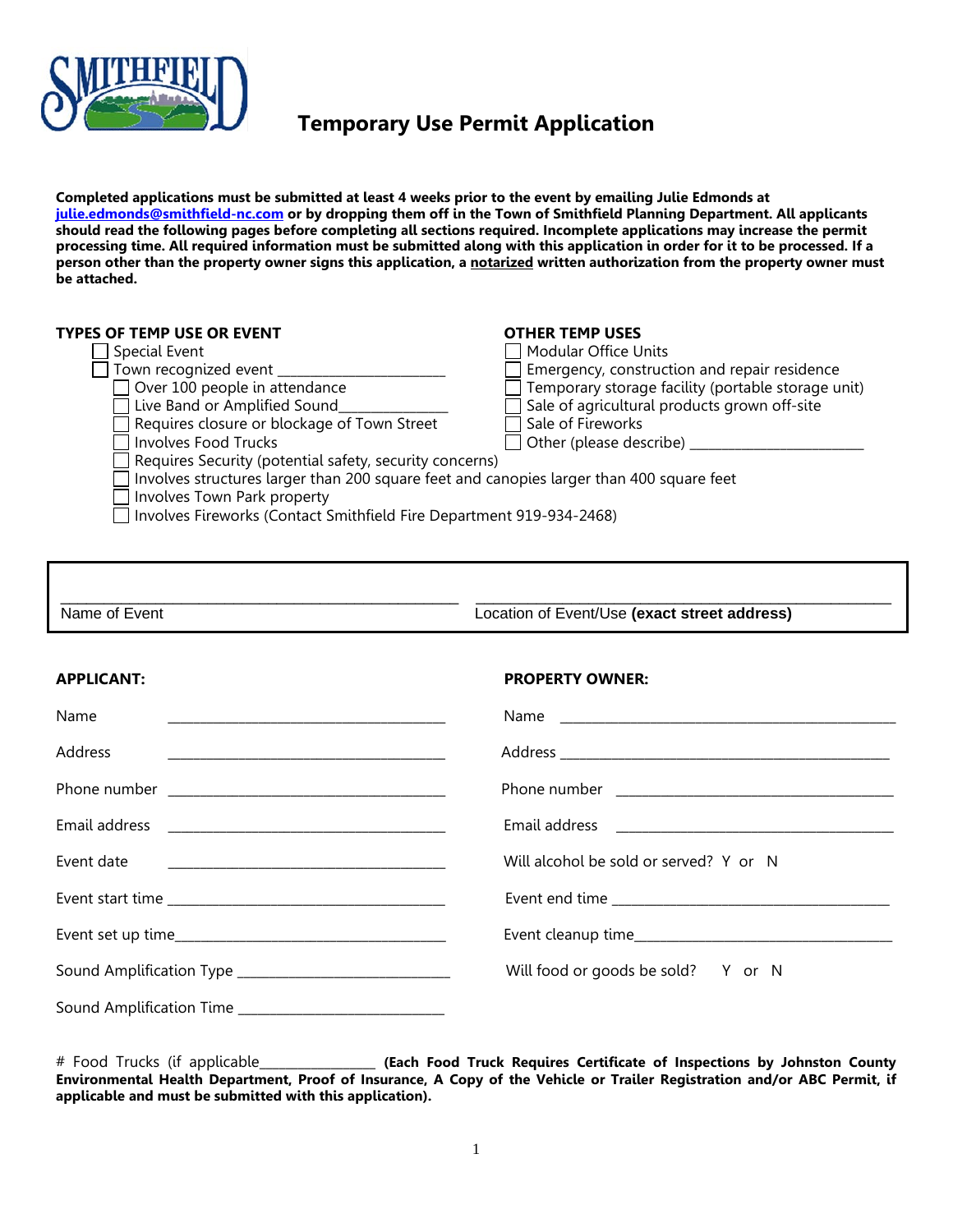| Security agency name & phone, if applicable: ___________________________________<br>(If using Smithfield Police, applicant must contact the PD to schedule security.)                                                                                                                                                    |  |  |
|--------------------------------------------------------------------------------------------------------------------------------------------------------------------------------------------------------------------------------------------------------------------------------------------------------------------------|--|--|
|                                                                                                                                                                                                                                                                                                                          |  |  |
|                                                                                                                                                                                                                                                                                                                          |  |  |
| Are event trash cans needed? Y or N How many? __________                                                                                                                                                                                                                                                                 |  |  |
| Please provide a detailed description of the proposed temporary use or special event:                                                                                                                                                                                                                                    |  |  |
|                                                                                                                                                                                                                                                                                                                          |  |  |
|                                                                                                                                                                                                                                                                                                                          |  |  |
|                                                                                                                                                                                                                                                                                                                          |  |  |
| <b>Temporary Use Submittal Checklist:</b>                                                                                                                                                                                                                                                                                |  |  |
| 1. Completed Temporary Use Permit application<br>2. Other documentations deemed necessary by the administrator<br>3. Application fee - \$100<br>4. Site plan, if required by the administrator                                                                                                                           |  |  |
| Method of Payment: Cash___________Check#__________Credit Card__________ Amount \$___________________                                                                                                                                                                                                                     |  |  |
|                                                                                                                                                                                                                                                                                                                          |  |  |
|                                                                                                                                                                                                                                                                                                                          |  |  |
| <b>CERTIFICATION OF APPLICANT AND/OR PROPERTY OWNER</b><br>I hereby certify that the information contained in this application is true to the best of my knowledge and I further certify<br>that this event/use will be conducted per all applicable local laws. I certify that I have received the attached information |  |  |
| concerning the regulations for temporary uses. If an event, I certify that I have notified all adjoining property owners of<br>the planned event.                                                                                                                                                                        |  |  |

| ______________________   |           |      |
|--------------------------|-----------|------|
| Applicant's Name (Print) | ugnatureد | Date |
|                          |           |      |

| Planning L<br>Signature:<br>Director 1 |  |
|----------------------------------------|--|
|----------------------------------------|--|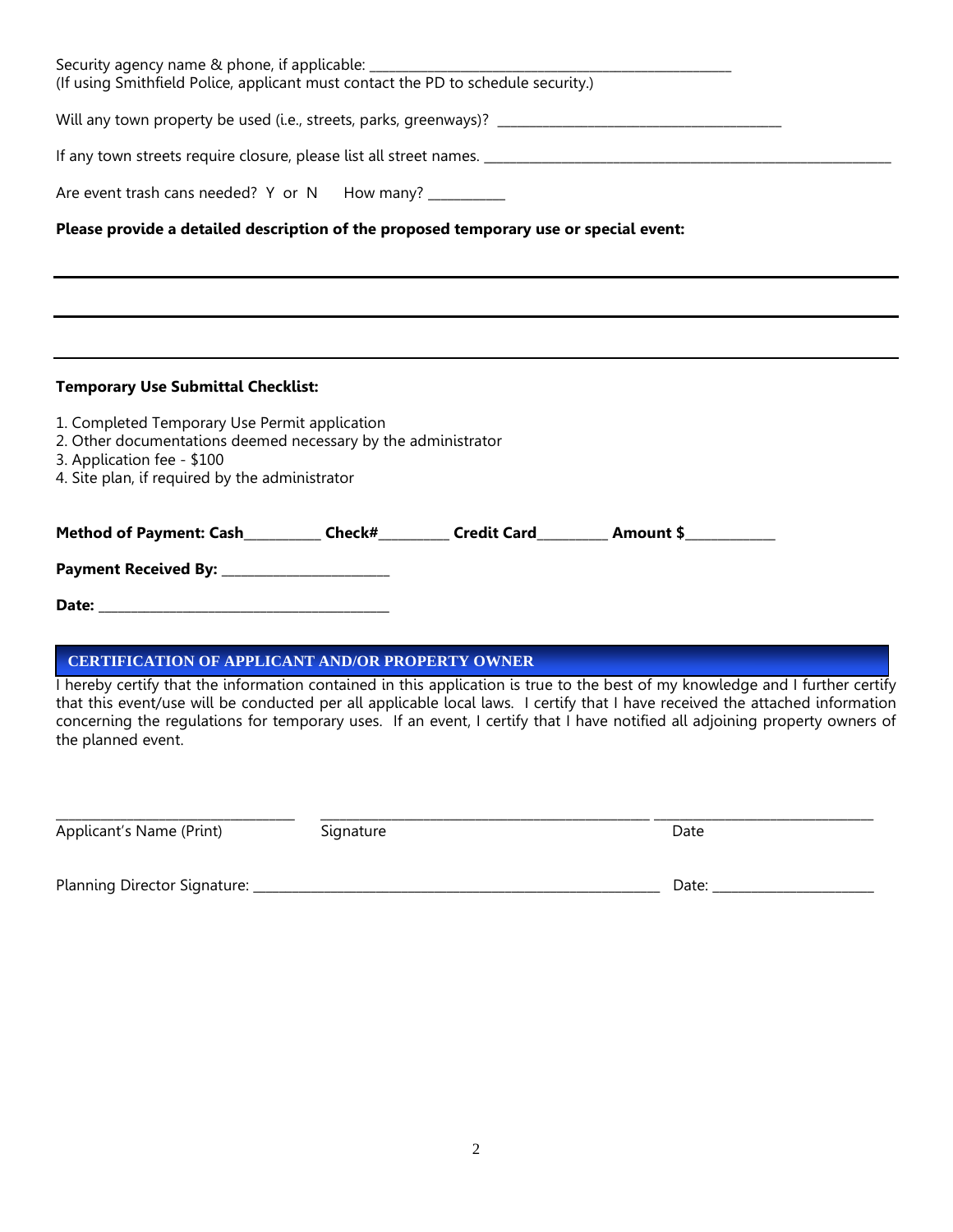#### **OWNERS AUTHORIZATION**

I hereby give CONSENT to\_\_\_\_\_\_\_\_\_\_\_\_\_\_\_\_\_\_\_\_\_\_\_\_\_\_\_\_\_\_\_\_\_\_\_\_\_\_\_\_\_\_\_ (type, stamp or print clearly full name of agent) to act on my behalf, to submit or have submitted this application and all required material and documents, and to attend and represent me at all meetings and public hearings pertaining to the application(s) indicated above. Furthermore, I hereby give consent to the party designated above to agree to all terms and conditions which may arise as part of the approval of this application.

I hereby certify I have full knowledge the property I have an ownership interest in the subject of this application. I understand that any false, inaccurate or incomplete information provided by me or my agent will result in the denial, revocation or administrative withdrawal of this application, request, approval or permits. I acknowledge that additional information may be required to process this application. I further consent to the Town of Smithfield to publish, copy or reproduce any copyrighted document submitted as a part of this application for any third party. I further agree to all terms and conditions, which may be imposed as part of the approval of this application.

| Property owners name (print example and a set of the set of the set of the set of the set of the set of the set of the set of the set of the set of the set of the set of the set of the set of the set of the set of the set |  |
|-------------------------------------------------------------------------------------------------------------------------------------------------------------------------------------------------------------------------------|--|
|                                                                                                                                                                                                                               |  |
|                                                                                                                                                                                                                               |  |
|                                                                                                                                                                                                                               |  |

## OWNER'S CONSENT FORM

**Name of Event: \_\_\_\_\_\_\_\_\_\_\_\_\_\_\_\_\_\_\_\_\_\_\_\_\_\_\_\_\_\_\_\_\_\_\_\_\_\_\_\_\_\_\_\_\_\_\_\_\_ Submittal Date: \_\_\_\_\_\_\_\_\_\_\_\_\_\_\_\_\_\_\_\_\_\_\_**

### **OWNERS AUTHORIZATION**

I hereby give CONSENT to **Example 2** (type, stamp or print clearly full name of agent) to act on my behalf, to submit or have submitted this application and all required material and documents, and to attend and represent me at all meetings and public hearings pertaining to the application(s) indicated above. Furthermore, I hereby give consent to the party designated above to agree to all terms and conditions which may arise as part of the approval of this application.

I hereby certify I have full knowledge the property I have an ownership interest in the subject of this application. I understand that any false, inaccurate or incomplete information provided by me or my agent will result in the denial, revocation or administrative withdrawal of this application, request, approval or permits. I acknowledge that additional information may be required to process this application. I further consent to the Town of Smithfield to publish, copy or reproduce any copyrighted document submitted as a part of this application for any third party. I further agree to all terms and conditions, which may be imposed as part of the approval of this application.

Signature of Owner **Example 2** and Section 2 and Date Date Date Date

\_\_\_\_\_\_\_\_\_\_\_\_\_\_\_\_\_\_\_\_\_\_\_\_\_\_\_\_ \_\_\_\_\_\_\_\_\_\_ \_\_\_\_\_\_\_\_\_\_\_\_\_\_\_\_\_\_\_\_\_\_\_\_\_\_\_\_\_\_\_\_\_\_\_\_\_\_\_\_\_ \_\_\_\_\_\_\_\_\_\_\_\_\_\_\_\_\_\_\_\_\_\_\_\_\_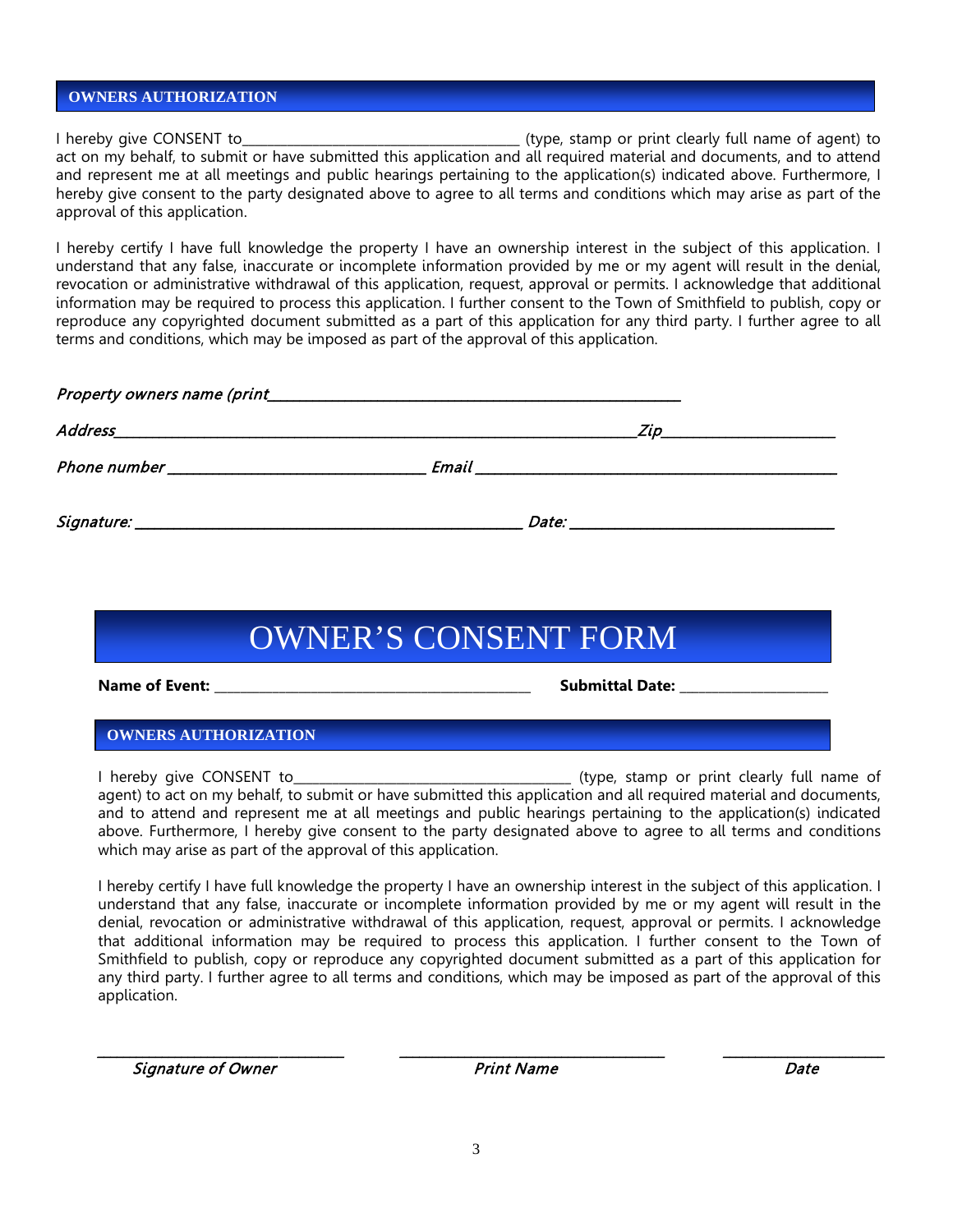### **TEMPORARY USE PERMIT PROCEDURES AND SUBMITTAL REQUIREMENTS**

The Town of Smithfield requires a Temporary Use Permit, approved by the Planning Department, or the Town Council for various uses. The applicant should contact Town departments directly to make arrangements for public safety personnel or Town property for the event or activity. A list of departments and phone numbers are located below. Failure to make timely arrangements may cause denial of the permit if the Town feels the public health or safety may be affected, or that inadequate steps have been taken to ensure that no property damage will be done to Town property. **Property owner notification is required for all types of events.** Attach a signed and notarized affidavit verifying that all adjoining property owners have been notified of the date, time, and description of this event. If the notification was in written form, attach a copy of the letter delivered to adjoining property owners.

#### **The Smithfield Fire Department shall be contacted for carnivals, fairs, tents and membrane structures larger than 200 square feet and canopies larger than 400 square feet.**

Events taking place on public streets, in public parks (if in parks, contact Smithfield Parks and Recreation at (919-934- 2148). Please provide:

- Complete route, including all intersections where assistance will be needed.
- Details of site where event will begin and end, including set up and clean up
- Traffic access on/off site
- Location/number of off-street parking spaces
- Restroom facilities and trash removal
- Location and type of all temporary structures including tents and canopies
- Proposed signs
- Location and number of food trucks if applicable.

Events taking place at one site. Please provide:

- Location and type of all temporary structures including tents and canopies
- Proposed signage
- Uses on adjacent properties
- Traffic access on/off site
- Location/number of off-street parking spaces
- Restroom facilities and trash removal
- Proposed signs
- Location and number of food trucks if applicable

**Food Trucks –** Food trucks may conduct sales while parked on a public street when the Town Council has approved a temporary street closing or on property owned by the Town for a Town-sponsored or civic event such as a street festival/fair, or Town Council approved special event. The applicant must also submit a copy of a valid permit for a Mobile Food Unit, NC Sales and Use Certificate, NC Department of Agriculture Permit, and/or ABC Permit when applicable, location of approved grease disposal facility, proof of food truck storage location and a copy of the vehicle or trailer registration.

Food trucks must be located at least 100 feet from the front door of any restaurant and outdoor dining area during restaurant business hours and at least 50 feet from any permitted mobile food vending cart location. Additionally, food trucks are prohibited from parking closer than at least 15 feet of any fire hydrant, and closer than 5 feet from any driveway, sidewalk, utility box or vault, handicapped ramp, building entrance or exit, or emergency call box. Food Trucks serving alcoholic beverages shall be no closer than 50 feet from any place of worship. These minimum distance requirements are all measured in a straight line from the closest point of the proposed food truck location to the closest point from the buffered point, or in the case of a restaurant measured from the closest point of the restaurants main entrance.

Food trucks may not use audio amplification. Freestanding signage shall be limited to a single sandwich board sign of a maximum height of four (4) feet and a maximum length of three (3) feet. All equipment and signage associated with the food trucks must be located within three (3) feet of the food truck. The food truck operator is responsible for disposing of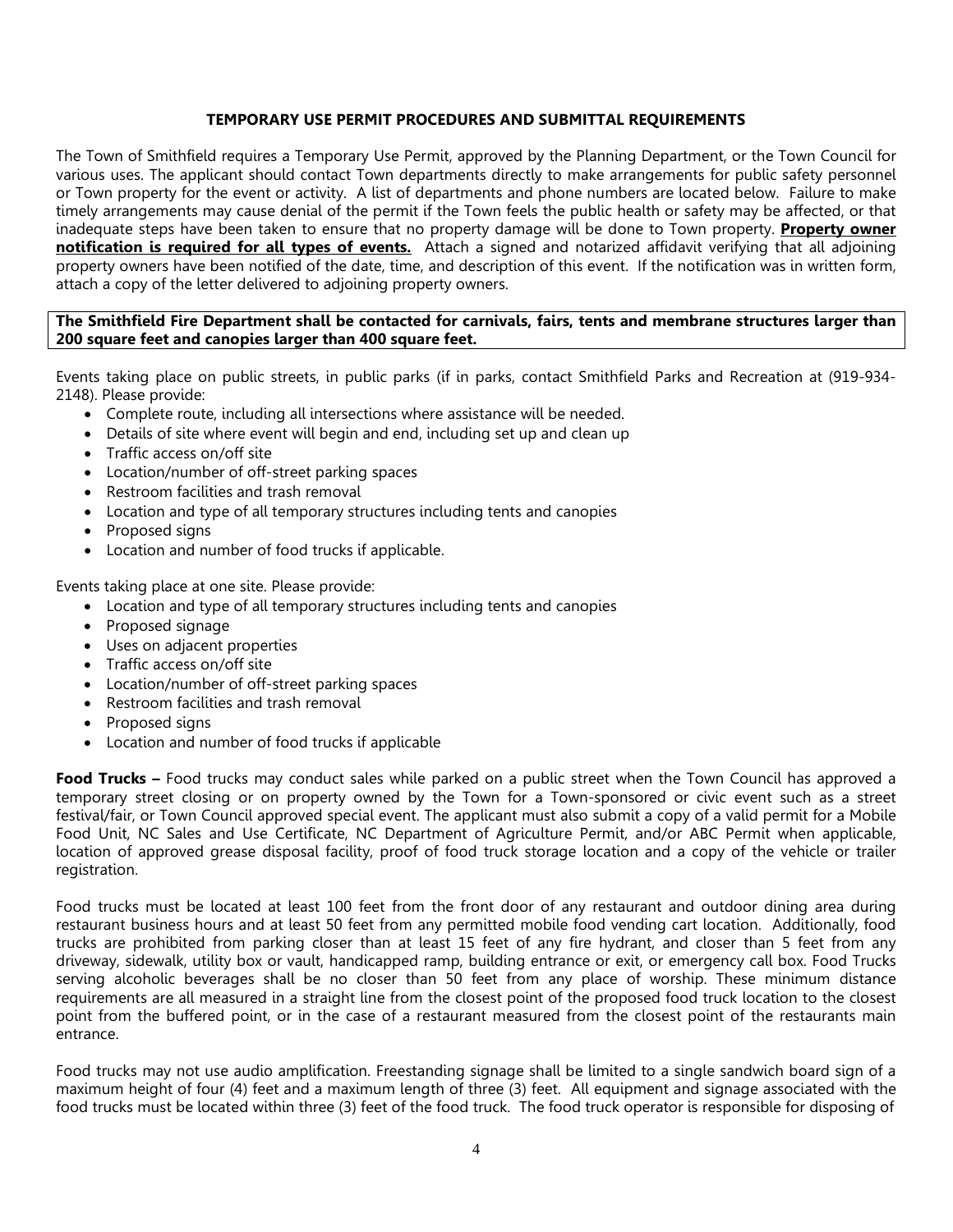all trash associated with the operation of the food truck. All areas within fifteen (15) feet of the food truck must be kept clean. Grease and liquid waste may not be disposed in tree pits, storm drains, the sanitary sewer system or public streets.

**Modular office units** – Factory-fabricated, transportable buildings that are designed to arrive at the site ready for occupancy, except for minor unpacking and connection to utilities, and designed for removal to, and installation at other sites, may be placed on a property to serve as the following, subject to applicable ordinances:

- a) Expansion space for existing churches, health care facilities, and government offices, under specific situations;
- b) Temporary classroom space to augment an existing school facility;

**Emergency, construction and repair residences.** Factory-fabricated, transportable buildings that are designed to arrive at the site ready for occupancy, except for minor unpacking and connection to utilities, and designed for removal to, and installation at other sites, may be placed on a property to serve as the following, subject to applicable ordinances:

a) Temporary quarters for a non-residential use when the permanent building has been destroyed by a fire or other physical catastrophe; and

**Sale of agricultural products grown off-site:** For purposes of this section, locally grown agricultural products are defined as agricultural products grown within the State of NC, including but not limited to: pumpkins; grains and seed crops; fruits of all kinds; vegetables; nursery, floral, ornamental, and greenhouse products; trees and forest products, including Christmas trees, firewood, and pine straw; bees and beekeeping products; seafood; dairy products, any USDArecognized agricultural product. For purposes of this section, processed or prepared food products of any kind shall not be considered as agricultural products. Additionally:

- a) As well as locations listed above, the temporary sale of agricultural products may occur from a vacant lot.
- b) The temporary sale of agricultural products is exempt from the requirement to be similar to the products of the principal use.
- c) The temporary sale of agricultural products may be accomplished from a vehicle, trailer or tent, per Section 7.30.3 of the UDO.
- d) The temporary sale of agricultural products shall be allowed only with an annual temporary permit which expires on December 31 of each calendar year.
- e) Sign's advertising agricultural products for sale shall be allowed provided that:
	- 1. One ground sign is allowed facing each road on which the property has frontage;
	- 2. Signs may be displayed only during the season while agricultural products are actually for sale at the location.
	- 3. Signs shall not exceed 40 sq. feet in area.

**Sale of fireworks:** The temporary sale of fireworks may be allowed subject to issuance of a temporary use permit pursuant to 7.30.5 of the UDO. The sale of fireworks and other pyrotechnics shall meet all requirements for the temporary sale of non-agricultural goods, except are exempt from the similar product provisions.

**Restrictions on fireworks:** Section 13-13(9) of the Smithfield Code of Ordinances allows an applicant to request the Town to prohibit the possession, discharge, and/or other use of pyrotechnics other than those used for which a lawful permit has been issued. If the applicant checks "yes" on the application, all types of fireworks, including smoke bombs, sparklers, party poppers, etc., sold legally to the public would be banned at the event. If the applicant checks "no," fireworks sold legally to the general public would be allowed while more dangerous fireworks (rockets, Roman candles, and other exploding fireworks) would still require special permits and approvals. If the applicant wishes to ban all fireworks public notification of such prohibition will be the responsibility of the applicant, both prior to and at the event itself.

**Exempt from Temporary Use Permits**. Temporary Use Permits are **NOT** required for the following, but may be subject to the maximum allowable time frames and temporary signage requirements:

- a) Athletic events held at approved sports facilities;
- b) Temporary not-for-profit car washes held on developed sites;
- c) Block parties occurring entirely upon the grounds of a private residence or common area of a multi-family residential development;
- d) Other events with 99 people or fewer in attendance provided there is little likelihood of damage to public or private property, injury to persons, public disturbances or nuisances, unsafe impediments to pedestrian or vehicular travel, or other significant adverse effects upon the public health, safety, or welfare;
- e) Private events which are not open to members of the general public typically has a duration of less than 12 hours, and which is not expected to have significant negative impacts on surrounding properties, such as wedding ceremonies, funerals, and private parties, etc..; and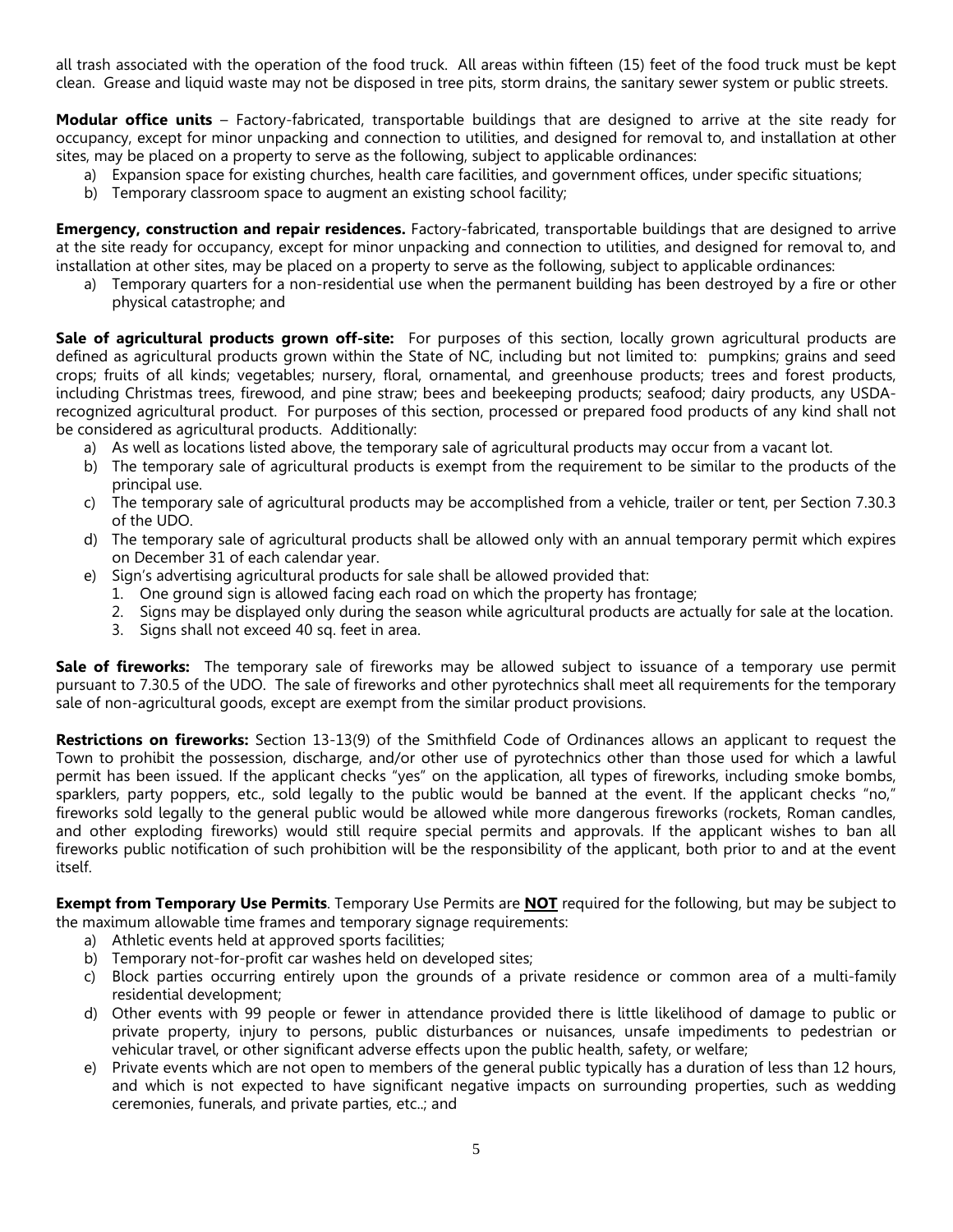- f) Events which occur or take place entirely within the boundaries of a parcel or parcels which possess development plan approval for such activities, i.e., assembly halls, convention centers, amphitheaters, or event centers, etc.
- Real estate sales offices and model sales homes in accordance with UDO Section 7.30.2
- h) Temporary construction offices on construction site with an approved site plan in accordance with UDO Section 7.13

**Town-recognized events:** These are defined as events which is in part, or wholly, sponsored by the Town, recognized by the Town, or proclaimed as a Town-recognized event by the Town Council. Such events shall include only those listed on the Town-recognized Event List as maintained by the Town Clerk. The Town-recognized Event List may be amended as needed by the Town Council. The event sponsors are required to complete temporary use permits and are subject to the maximum allowable time frames, temporary signage requirements, and specific regulations as listed in Section 7.30 of the UDO.

### **Restrictions on Animals:**

Section 4-7 of the Smithfield Code of Ordinances allows that the applicant, for approval of an event, may request that animals not be permitted within the boundaries and confines of the event, with the exception of guide dogs and animals used in the event itself. Upon approval of the request by the Town Manager, responsibility for giving proper notice to the public will rest with the applicant, both in pre-event advertising and through notices posted at the event itself.

#### **Working with various Town Departments:**

While the application will be forwarded to the necessary departments for their review, the applicant may need to contact various Town departments directly to make arrangements to utilize Public Safety personnel or Town property for the event.

**Police Department**: Call 934-2121 to arrange for police assistance in traffic control, parking direction, route layout, etc. If Smithfield police officers will be needed, whether off- or on-duty, arrangements must be made no less than four weeks prior to the event.

**Emergency Services: (Fire or EMS Division)**–Call 934-2468 to apply for fireworks sales permits, public fireworks display permits and tent permits **ONLY IF** any **one** single tent is over 200 square feet and any **one** single canopy is over 400 square feet. Or to arrange for rescue squad personnel or equipment to be present at your event

**Permits and Inspections**: Call 934-2116 ext. 1111 to apply for temporary use permits. The application is also located at in the Planning Department section under printable forms and documents.

**Public Works:** Call 934-2596 to arrange for barricades, trash and/or rubbish removal by the Town, including arrangements for dumpsters.

**Parks and Recreation:** Call 934-2148 to arrange for use of Town property, such as Town Commons Stage, Parks or Greenway.

### **Town Recognized Events List**

Through this approval and future ordinance amendments, Temporary Use Permits will be required; however, no fees will be associated with the permit applications submitted for events on the Town Recognized Events list. Requiring permits will reduce scheduling conflicts and will facilitate better internal communication and coordination among Staff.

The following list includes those events that are recognized by the Town of Smithfield as "town recognized events." This list may be amended as required only by action of the Town Council.

- Ham and Yam Festival
- Ava Gardner Festival
- Tree Lighting
- Christmas Parade
- Town Board Events
- DSDC Events
- **Fireworks**
- Endless Yard Sale